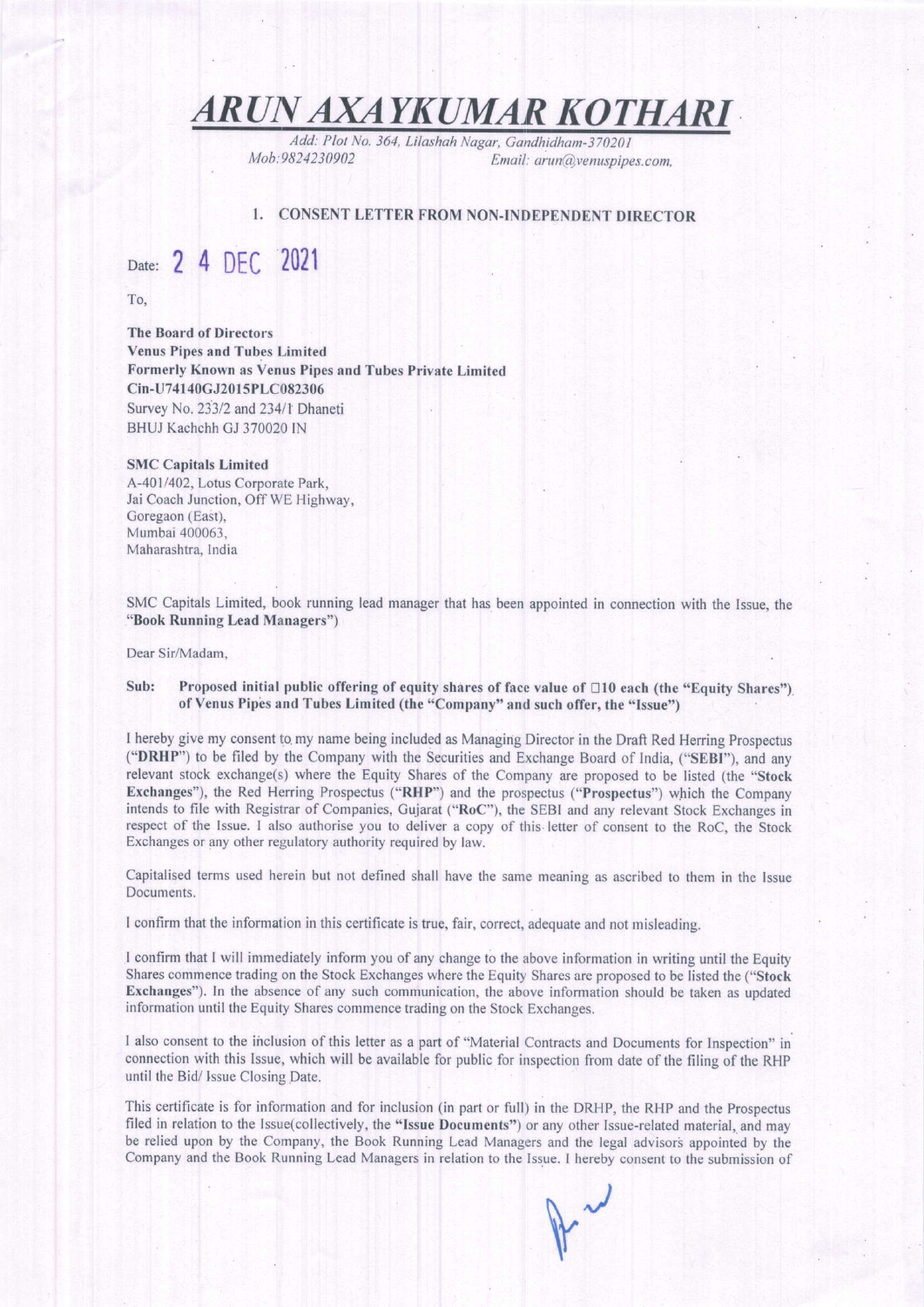# ARUN AXAYKUMAR KOTHARI

Add: Plot No. 364, Lilashah Nagar, Gandhidham-370201<br>Mob:9824230902 Email: arun@venuspipes.com,

this certificate as may be necessary to the SEBI, the RoC, the relevant stock and serificate as may be necessary to the sessit, the Roc., the relevant stock exchanges and any other regulatory authority and/or for the records to be maintained by the Book Running Lead Managers and in accordance with a applicable law.

A copy of my.PAN Card is attached herewith in Annexure A.

Sincerely,

 $\int_{\mathbb R^n}$  $\overline{\Lambda}$ 

IDirectorl Name; ARUN AXAYKUMAR KOTHARI Designation: Managing Director

Cc:

#### Legal Counsel to the lssue

#### L&L Partners

(formerly Luthra and Luthra Law Offices) 20th Floor, Tower 2 Unit A2, One Intemational Centre (formerly Indiabulls Finance Centre) Elphinstone Road SenapatiBapat Marg, Lower Parel Mumbai 400 013 Maharashtra, India